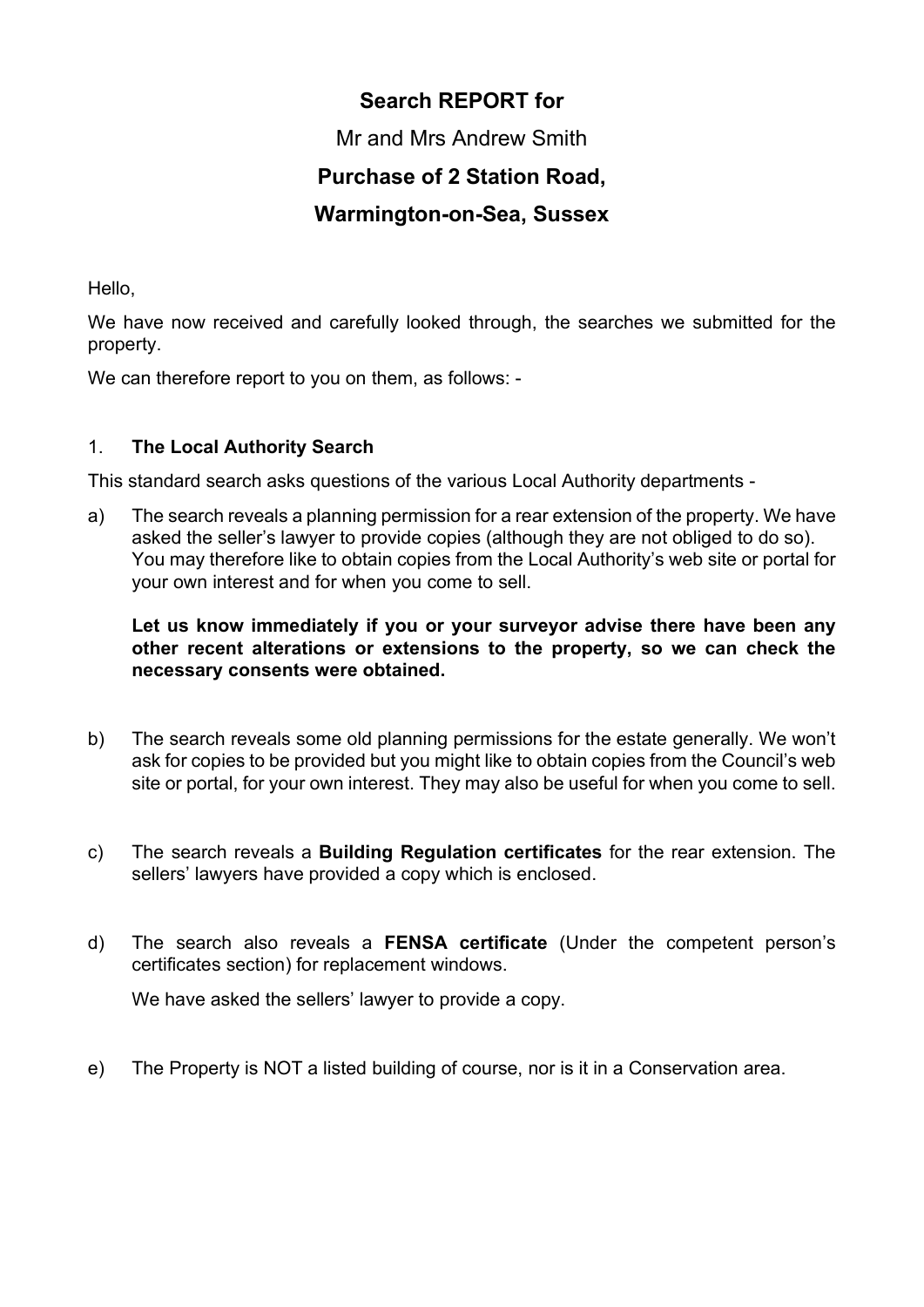f) The garage forecourt and access is NOT an adopted (public) highway. Therefore, you and the other users will have to arrange and pay for any repairs and maintenance of it.

#### 2. The Environmental Search

This is an important search revealing matters such as flooding and possible contamination issues that might affect the property.

Our search reveals: -

#### a) Historic flooding or a risk of potential flooding.

It may be that, whilst the area has been flooded or is at risk of flooding, this property is not at risk (perhaps because it is on higher ground).

#### Please inspect and seek your surveyor's advice.

Please check to make sure you can obtain buildings insurance that will cover flooding, at normal rates and without any high excesses. Let us know if not.

#### b) Contaminated Land.

The property is on or near, land that may have been contaminated e.g. by a past industrial use. Please see the search for details.

Most modern estates would have had Environmental conditions as part of the planning requirements. Development would not have been allowed until these conditions were complied with.

In addition, if the property had the benefit of an NHBC or similar warranty, it is likely

#### However, if you have any concerns then seek your surveyor's advice or speak to the Local Authority.

If you wish, we can take out an indemnity policy which if needed, will pay for any 'clean up' or loss of value due to contamination issues.

#### c) Nearby landfill or 'infilled' land site.

Development would not have been allowed on such sites without comprehensive provisions such as pile driven foundations. However, properties near such sites could still potentially be affected.

Check your survey to see if the property has suffered any movement or subsidence and if you have any concerns, speak to your surveyor.

Please check to make sure you can obtain buildings insurance that will cover movement or subsidence of the property. (There is normally an excess of £1,000. If more, then this will suggest a greater than normal risk).

#### d) Electricity pylons, mobile phone masts, windfarm turbines etc.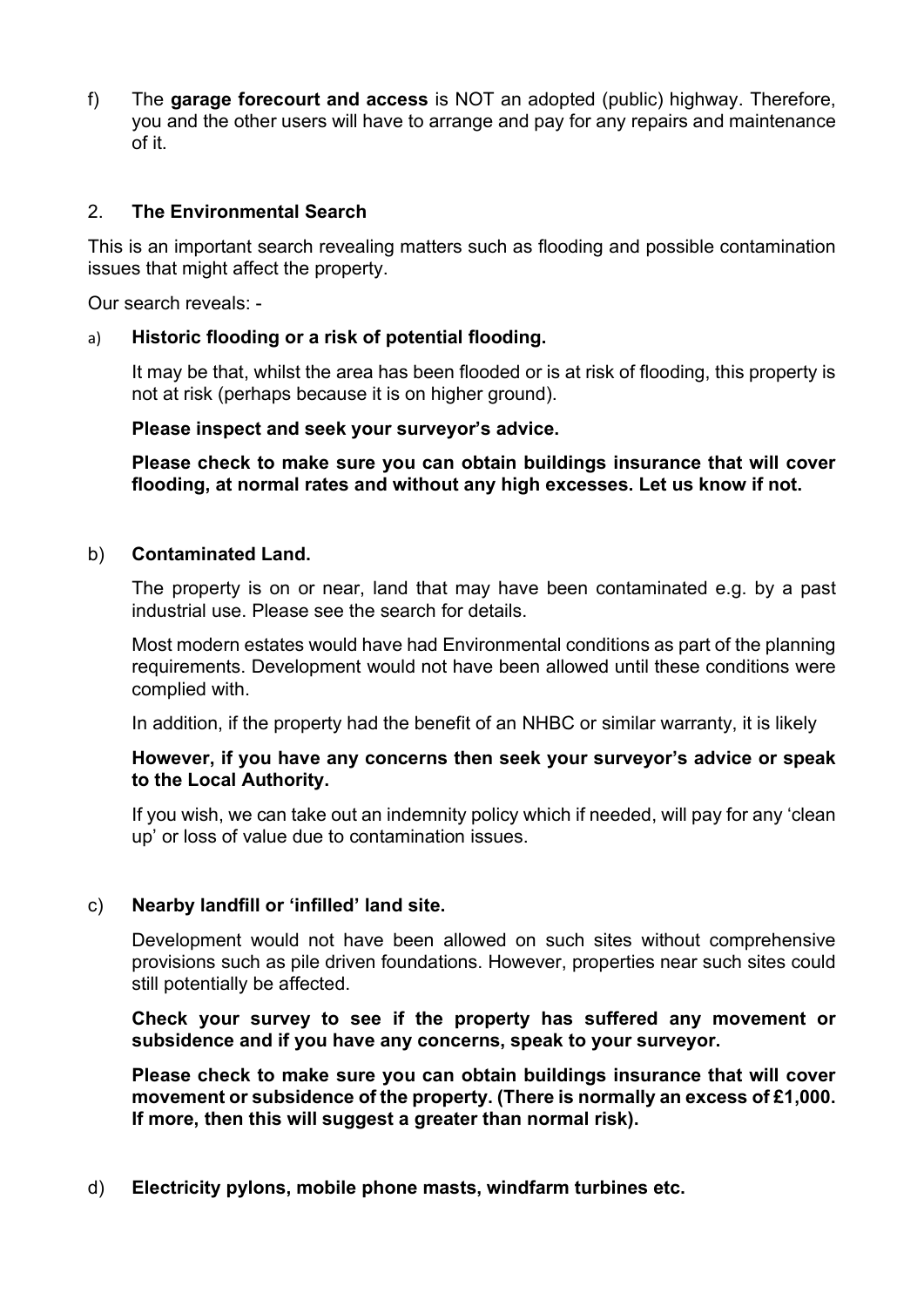There are health issues associated with living near such power or radio structures. Inspect to check if there are any close by as this may put buyers off when you come to sell.

If the search reveals any proposed structures, please make enquiries of the Local Authority for details of the proposals and where they will be built.

#### e) Radon Gas

Radon is a colourless, odourless radioactive gas. It's formed by the radioactive decay of small amounts of uranium that occur naturally in all rocks and soils.

High radon exposure increases the risk of lung cancer.

Public Health England (PHE) is the UK's primary expert on radon and radiation protection. PHE provides resources and advice about radon for the public, including individual householders, industry, education and research.

The UKradon website has more information about radon, including:

- health risks
- maps of radon-affected areas
- the radon measurement services that PHE offers

The radon map shows the affected areas in the country and percentage of properties affected in the area.

www.properteco.co.uk/radon-map-of-the-uk

#### 3. Water and Drainage search

The search shows that the property is connected to the mains sewer.

The property is also connected to the mains surface water drainage.

The property is connected to the mains water supply.

The search also shows the current water charges and if they are charged on a rateable value or metered basis.

If not charged by a measured basis (meter) you may like to enquire to see if you might save money by requesting that a meter if fitted.

#### 4. Mining search

As the property is in an area where mining has taken place, we have commissioned a mining search.

The search reveals historic tin mining.

Such mining of course, ceased in the 1980's so it is unlikely that the property will be affected by movement or subsidence.